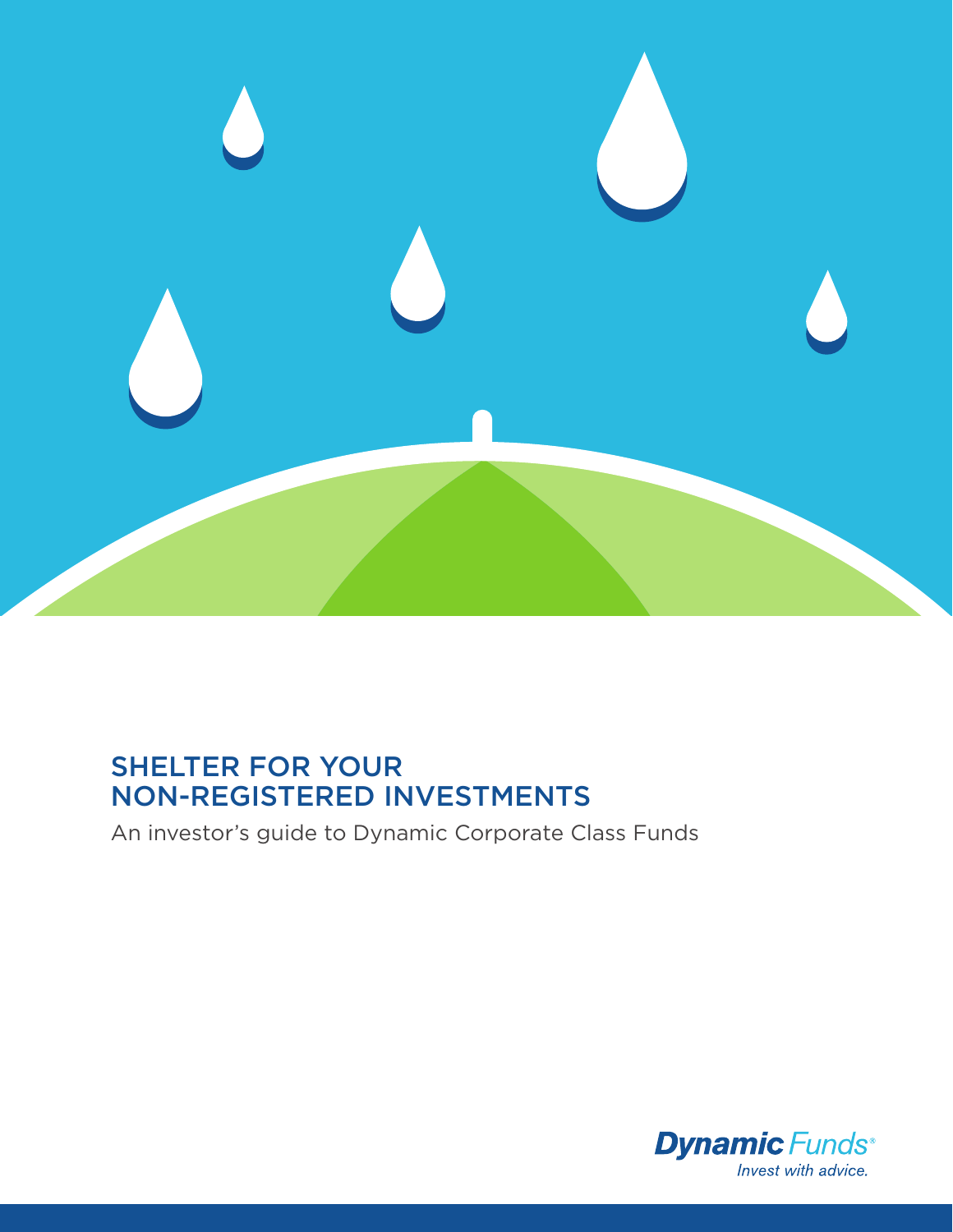## TAX-SAVVY INVESTING WITH DYNAMIC FUNDS

Aside from market volatility, one of the biggest obstacles to investment growth is tax. Your investments are important, so it's essential to find a vehicle that allows them to grow without being eroded by taxes.

This is easy to achieve when you're investing in a tax-advantaged plan such as an RRSP or TFSA. But what about those non-registered dollars that are unable to benefit from the attractive tax advantages of their registered counterparts? Dynamic Funds has a solution called Dynamic Corporate Class Funds.

## WHAT ARE DYNAMIC CORPORATE CLASS FUNDS?

Mutual fund investments can be structured in one of two ways: a mutual fund trust or a mutual fund corporation. Corporate Class is the name given to mutual fund investments that reside in a mutual fund corporation. Under this structure, each mutual fund class is a part – or a share – of the overall corporation. Dynamic has created a mutual fund corporation, and each mutual fund class within it is referred to as a Dynamic Corporate Class Fund.

#### Dynamic Corporate Class Funds are specially designed to provide these major advantages for your non-registered money:

### Tax-deferred rebalancing

Over time, your Advisor may recommend that you switch between mutual fund investments for a variety of reasons. For example, as markets shift, the asset allocation in your portfolio may change – and as a result, you may want to rebalance your portfolio to ensure that you remain on track to meet your long-term goals.

Under the structure of a traditional mutual fund trust, when you rebalance between funds your investments are exposed to tax on any capital gains realized as a result of the switch. Under Dynamic Corporate Class Fund structure, however, these transactions are tax-deferred as long as you switch between other Dynamic Corporate Class Funds.



Using Dynamic Corporate Class Funds provides the freedom to make important investment decisions like rebalancing your portfolio without always having to worry about the tax consequences.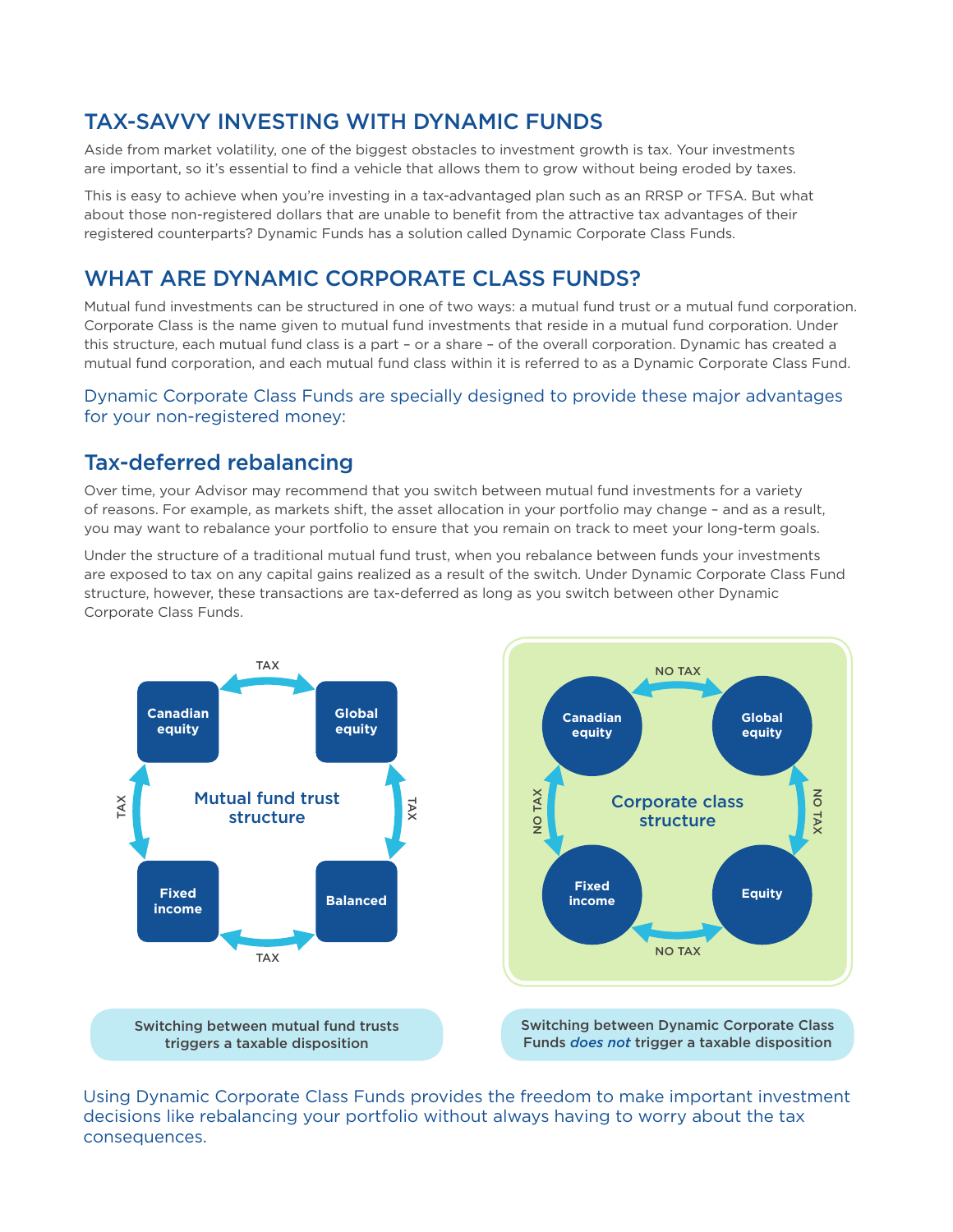### Tax-advantaged income

Mutual funds generate and distribute income to investors depending on their underlying investments, and all of this income is subject to tax.

Depending on the type of income you receive, tax can take a big bite out of the total dollar amount – leaving you with less in your pocket after taxes are paid. Dynamic Corporate Class Funds are structured so that while they may pass on income to investors, it will be in the form of an ordinary Canadian dividend or a capital gains dividend (taxed as capital gains); two of the more tax-advantaged forms of income. In addition, many of Dynamic Corporate Class Funds offer monthly distributions in the form of a return of capital, which are completely tax deferred.



It is important to note that interest and foreign income earned in the Dynamic Corporate Class Fund structure are not passed on to investors but may be subject to tax within the corporation, and this could result in a decrease in the Fund's net asset value. However, since Dynamic Corporate Class Funds exists as one entity for tax purposes, we endeavour to manage the corporation in an attempt to minimize the amount of tax liability within the corporation.

### HOW DYNAMIC CORPORATE CLASS FUNDS CAN WORK FOR YOU OVER TIME

To illustrate the advantages of Dynamic Corporate Class Funds, we have illustrated the hypothetical returns of two non-registered portfolios.' One is made up of mutual fund trusts - the other is made up of Dynamic Corporate Class Funds.



 $^*$  This hypothetical scenario assumes a \$100,000 initial investment in portfolios consisting of 80% equity and 20% fixed income switching to 60%/40% after 5 years, 40%/60% after 10 years and 20%/80% after 15 years. Annual return of 6% on equity and 4% on fixed income for an average annual portfolio return of 4.71%. The fixed income portion of the Trust portfolio generates 3% annually of net interest income distribution. Corporate Class portfolio generates 1% annually of net interest income (income not offset by the corporation's expenses) which is taxed within the corporation. The Trust and Corporate Class portfolios will distribute annually 3% of capital gains and 1% of capital gains dividend (net of capital losses and capital gains refund generated within the corporation), respectively. Scenario assumes capital gain inclusion rate of 50%, a marginal tax rate of 46.41% and corporate tax rate of 39.50%. In this hypothetical situation, the Corporate Class portfolio accumulates \$46,523 (22.85%) more than the traditional Trust portfolio.